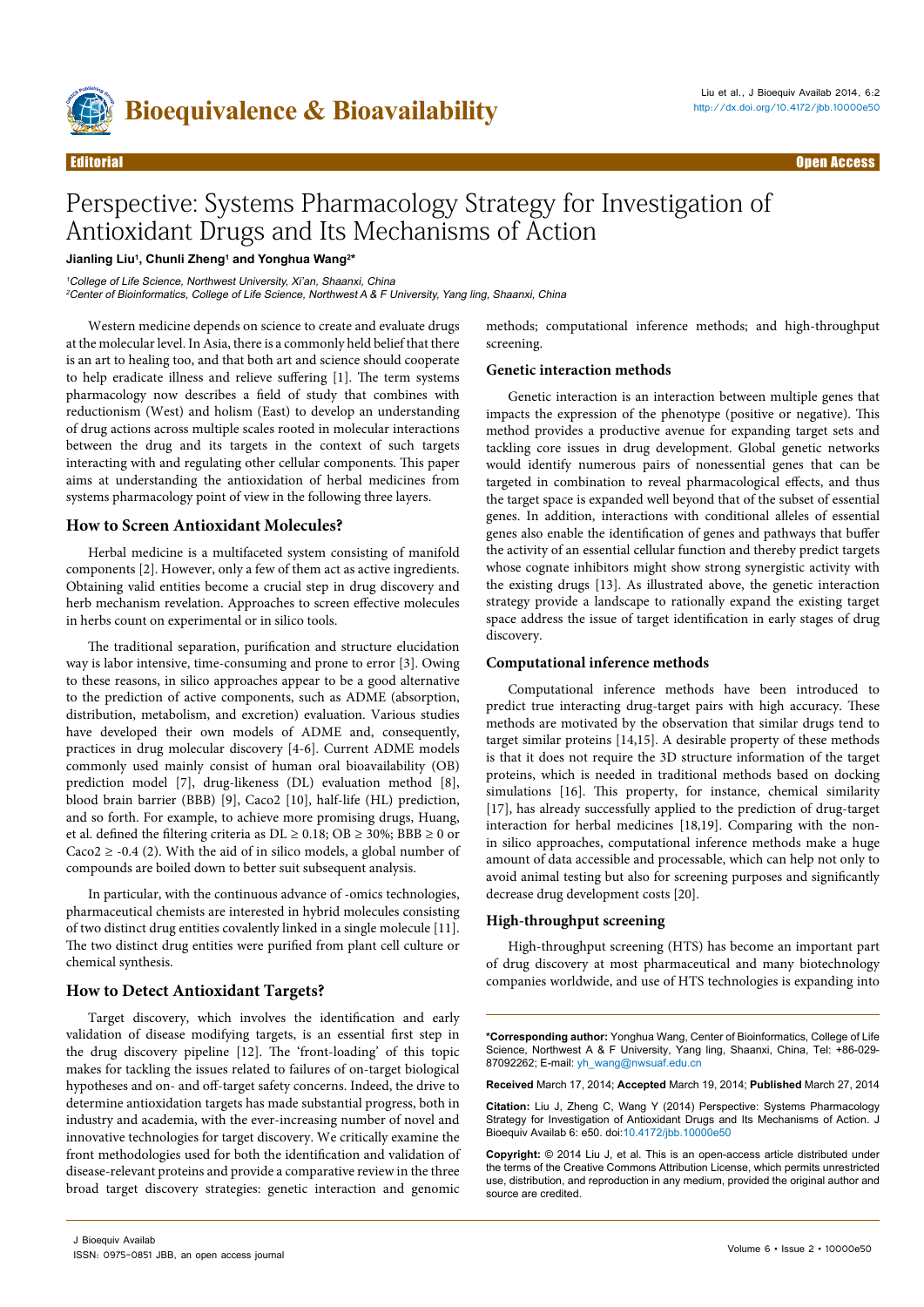Page 2 of 3

target validation [21]. The advent of powerful genomics technologies has uncovered many fundamental aspects of biology. Particularly, chemical genomics, which seeks to identify the functional relationship between specific genes and compounds via a systematic analysis of all genes in a genome, allows the genomewide identification of potential drug targets [22]. In summary, HTS is a powerful technology that holds great promise for advancing pharmacologically relevant targets.

# **How to Bridge Antioxidant and Diseases?**

The tremendous amount of the data extracted from the study of complex biological systems changes our view on the pathogenesis of human diseases. Instead of staring at individual components of biological processes, systems pharmacology focuses our attention more on the interaction and dynamics of biological systems. A network representation and analysis of the physiology and pathophysiology of biological systems is an effective way to study their complex behavior [23]. Understanding diseases in the context of network principles allows us to address some fundamental properties of the antioxidant that are involved in disease. In the following, we briefly discuss the most studied network maps and their limitations, but we warn the reader to exercise caution as we are describing a promptly altering domain.

### **Molecular-level network**

A network is defined as a series of entities connected to one another on the basis of a defined criterion [24]. The entities in a network are named nodes, which represent different types of molecules such as DNA, RNA, targets, and drugs. In the context of studying relationships of antioxidant and diseases, edges between nodes may represent DNA-RNA or RNA-RNA interactions [25], protein-protein interactions [26], drug-target interactions [27], target-target interactions [28], and drugdrug interactions [29]. Typically, both the nodes and the interactions discussed above need to be evaluated in the context of tissue specificity, as they may exert a functional role on the context of only selected tissues [30]. Still, human interactome maps remain incomplete and noisy, a fact that needs to be taken into account when using them to study diseases and systematic efforts should be paid to increase the coverage of human interactome maps.

#### **Cellular/ tissue-level network**

As evolution evolved more complex multicellular organisms and biological behaviors, cells are capable of interacting with one another through diverse biological and physical mechanisms. A depiction of cell-cell network is absolutely necessary for an understanding of how cellular activity is coordinated in information exchange and functional entities (such as tissues) recognition. Describing such systems has always been restricted by the barrier of experimenting on living tissues. And computer modelling appears actually compelling to characterize the performance of multicellular systems. A generic model dedicated to the analysis and modelling of plant morphogenesis was constructed by describing the plant as a multi-scale structure [30]. However, modelling studies remain have not been integrated into life-like systems, there is still a great potential to develop in terms of computer modelling.

# **Organ-level network**

One important goal in systems pharmacology is to develop molecular diagnostics that can accurately and comprehensively report health and disease states of an organ system [31]. To address this issue, a number of sophisticated networks of organ-level were built. On the basis of the fact that some therapeutic targets are highly and selectively expressed in specific tissues, network, to announce the relationship

of target location and disease, among heart, brain, liver and so forth was constructed [32,33]. On the other hand, the discovery of organlevel molecular signatures from global biomolecule expression measurements would mark a significant advance toward this goal [34]. In summary, developing networks at various scales allows us to explicitly track drug effects from molecule level interactions to organismal physiology.

#### **Acknowledgements**

The research is supported by the Fund of Northwest A & F University and is financially supported by the National Natural Science Foundation of China (Grant No. 31170796 and 81373892).

#### **References**

- 1. [Liu L, Leung EL, Tian X \(2011\) Perspective: The clinical trial barriers. Nature](http://www.ncbi.nlm.nih.gov/pubmed/22190082)  [480: S100.](http://www.ncbi.nlm.nih.gov/pubmed/22190082)
- 2. [Huang C, Zheng C, Li Y, Wang Y, Lu A, et al. \(2013\) Systems pharmacology](http://www.ncbi.nlm.nih.gov/pubmed/23736100)  [in drug discovery and therapeutic insight for herbal medicines. Brief Bioinform.](http://www.ncbi.nlm.nih.gov/pubmed/23736100)
- 3. [Tao W, Xu X, Wang X, Li B, Wang Y, et al. \(2013\) Network pharmacology](http://www.ncbi.nlm.nih.gov/pubmed/23142198)[based prediction of the active ingredients and potential targets of Chinese](http://www.ncbi.nlm.nih.gov/pubmed/23142198)  herbal Radix Curcumae formula for application to cardiovascular disease. J [Ethnopharmacol 145: 1-10.](http://www.ncbi.nlm.nih.gov/pubmed/23142198)
- 4. [Li X, Xu X, Wang J, Yu H, Wang X, et al. \(2012\) A system-level investigation](http://www.ncbi.nlm.nih.gov/pubmed/22962593)  [into the mechanisms of Chinese Traditional Medicine: Compound Danshen](http://www.ncbi.nlm.nih.gov/pubmed/22962593)  [Formula for cardiovascular disease treatment. PLoS One 7: e43918.](http://www.ncbi.nlm.nih.gov/pubmed/22962593)
- 5. [Wang X, Xu X, Li Y, Li X, Tao W, et al. \(2013\) Systems pharmacology uncovers](http://www.ncbi.nlm.nih.gov/pubmed/23168537)  [Janus functions of botanical drugs: activation of host defense system and](http://www.ncbi.nlm.nih.gov/pubmed/23168537)  [inhibition of influenza virus replication. Integrative Biology 5: 351-71.](http://www.ncbi.nlm.nih.gov/pubmed/23168537)
- 6. [Wang X, Xu X, Tao W, Li Y, Wang Y, et al. \(2012\) A systems biology approach](http://www.ncbi.nlm.nih.gov/pubmed/23243453)  [to uncovering pharmacological synergy in herbal medicines with applications to](http://www.ncbi.nlm.nih.gov/pubmed/23243453)  [cardiovascular disease. Evid Based Complement Alternat Med 2012: 519031.](http://www.ncbi.nlm.nih.gov/pubmed/23243453)
- 7. [Xu X, Zhang W, Huang C, Li Y, Yu H, et al. \(2012\) A novel chemometric method](http://www.ncbi.nlm.nih.gov/pubmed/22837674)  [for the prediction of human oral bioavailability. Int J Mol Sci 13: 6964-6982.](http://www.ncbi.nlm.nih.gov/pubmed/22837674)
- 8. [Liu H, Wang J, Zhou W, Wang Y, Yang L \(2013\) Systems approaches and](http://www.ncbi.nlm.nih.gov/pubmed/23415946)  [polypharmacology for drug discovery from herbal medicines: an example using](http://www.ncbi.nlm.nih.gov/pubmed/23415946)  [licorice. J Ethnopharmacol 146: 773-793.](http://www.ncbi.nlm.nih.gov/pubmed/23415946)
- 9. [Li L-t, Li Y, Wang Y-h, ZHANG SW \(2007\) Prediction of BBB permeation based](http://www.neuroinformatics2011.org/abstracts/prediction-of-blood-brain-barrier-permeation-based-on-molecular-indices)  [on molecular indices. Chinese Journal of Medicinal Chemistry 17: 221.](http://www.neuroinformatics2011.org/abstracts/prediction-of-blood-brain-barrier-permeation-based-on-molecular-indices)
- 10. [Wessel MD, Jurs PC, Tolan JW, Muskal SM \(1998\) Prediction of human](http://www.ncbi.nlm.nih.gov/pubmed/9691477)  [intestinal absorption of drug compounds from molecular structure. J Chem Inf](http://www.ncbi.nlm.nih.gov/pubmed/9691477)  [Comput Sci 38: 726-735.](http://www.ncbi.nlm.nih.gov/pubmed/9691477)
- 11. [\(Chinese\) Saompc-n.](http://www.istis.sh.cn/list/list.aspx?id=1787)
- 12. [Lindsay MA \(2003\) Target discovery. Nat Rev Drug Discov 2: 831-838.](http://www.ncbi.nlm.nih.gov/pubmed/14526386)
- 13. [Roemer T, Boone C \(2013\) Systems-level antimicrobial drug and drug synergy](http://www.ncbi.nlm.nih.gov/pubmed/23508188)  [discovery. Nat Chem Biol 9: 222-231.](http://www.ncbi.nlm.nih.gov/pubmed/23508188)
- 14. [Klabunde T \(2007\) Chemogenomic approaches to drug discovery: similar](http://www.ncbi.nlm.nih.gov/pubmed/17533415)  [receptors bind similar ligands. Br J Pharmacol 152: 5-7.](http://www.ncbi.nlm.nih.gov/pubmed/17533415)
- 15. [Schuffenhauer A, Floersheim P, Acklin P, Jacoby E \(2003\) Similarity metrics](http://www.ncbi.nlm.nih.gov/pubmed/12653501)  [for ligands reflecting the similarity of the target proteins. J Chem Inf Comput](http://www.ncbi.nlm.nih.gov/pubmed/12653501)  [Sci 43: 391-405.](http://www.ncbi.nlm.nih.gov/pubmed/12653501)
- 16. [Cheng AC, Coleman RG, Smyth KT, Cao Q, Soulard P, et al. \(2007\) Structure](http://www.ncbi.nlm.nih.gov/pubmed/17211405)[based maximal affinity model predicts small-molecule druggability. Nat](http://www.ncbi.nlm.nih.gov/pubmed/17211405)  [Biotechnol 25: 71-75.](http://www.ncbi.nlm.nih.gov/pubmed/17211405)
- 17. [Yu H, Chen J, Xu X, Li Y, Zhao H, et al. \(2012\) A systematic prediction of](http://www.ncbi.nlm.nih.gov/pubmed/22666371)  [multiple drug-target interactions from chemical, genomic, and pharmacological](http://www.ncbi.nlm.nih.gov/pubmed/22666371)  [data. PLoS One 7: e37608.](http://www.ncbi.nlm.nih.gov/pubmed/22666371)
- 18. [Yao Y, Zhang X, Wang Z, Zheng C, Li P, et al. \(2013\) Deciphering the](http://www.ncbi.nlm.nih.gov/pubmed/24064232)  [combination principles of Traditional Chinese Medicine from a systems](http://www.ncbi.nlm.nih.gov/pubmed/24064232)  [pharmacology perspective based on Ma-huang Decoction. Journal of](http://www.ncbi.nlm.nih.gov/pubmed/24064232)  [Ethnopharmacology 150: 619-638.](http://www.ncbi.nlm.nih.gov/pubmed/24064232)
- 19. [Li P, Chen J, Wang J, Zhou W, Wang X, et al. \(2013\) Systems pharmacology](http://www.ncbi.nlm.nih.gov/pubmed/23850710)  [strategies for drug discovery and combination with applications to CVD. Journal](http://www.ncbi.nlm.nih.gov/pubmed/23850710)  [of Ethnopharmacology 152: 93-107.](http://www.ncbi.nlm.nih.gov/pubmed/23850710)